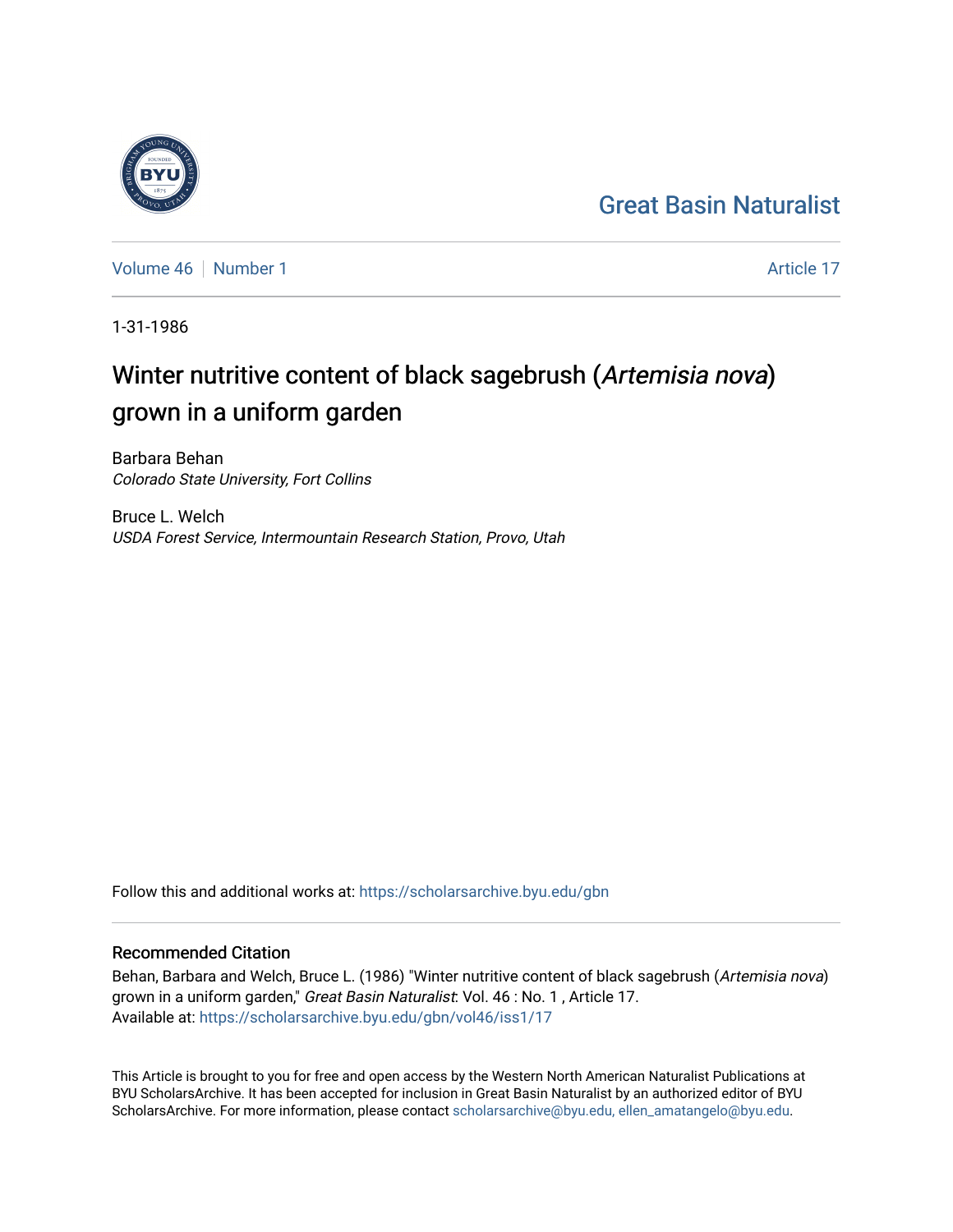#### WINTER NUTRITIVE CONTENT OF BLACK SAGEBRUSH (ARTEMISIA NOVA) GROWN IN A UNIFORM GARDEN^

Barbara Behan<sup>2</sup> and Bruce L. Welch<sup>3</sup>

ABSTRACT. - Winter crude protein content, in vitro digestibility, and productivity were determined for seven accessions of black sagebrush (Artemisia nova) grown in a uniform garden. No significant differences were detected among the accessions for any of these attributes. Mean crude protein was 6.8% of dry matter. Accessional range was from 5.8% to 7.3%. Mean in vitro digestion was 54.8% of dry matter; accessional range, 51.9% to 57.2%. Mean current year's growth (a measurement of productivity) was 4.3 cm; accessional range, from 3.7 to 5. <sup>1</sup> cm. In comparison to other winter forages, black sagebrush ranks high for winter levels of crude protein and very high in winter digestible dry matter but low in productivity.

Protein and energy-producing compounds are two of three nutrients commonly listed as being deficient in the winter diet of ruminants on native ranges (Dietz 1965, Halls 1970, Nagy and Wallmo 1971, Welch and McArthur 1979a). Plants that retain significant amounts of green leaves during the winter usually contain higher levels of protein and are more ligestible than those that shed their leaves Ensminger and Olentine 1978, Welch 1983). We have reported significant differential pref-**Exence of wintering mule deer (Odocoileus** hemionus hemionus) among seven accessions of black sagebrush (Artemisia nova) (Behan md Welch 1985). Significant variation in win er nutrient levels among accessions of a reated species, big sagebrush (A. tridentata), ;rown in a uniform garden has been reported McArthur and Welch 1982, Welch and vlcArthur 1979b, Welch and Pederson 1981), out there has been little information until now oncerning variation in winter nutrient levels mong accessions of black sagebrush. We unlertook this study to determine the winter iutritive content of seven accessions of black agebrush grown in a uniform garden.

#### Materials and Methods

On <sup>a</sup> uniform shrub garden located at the lordon Creek Wildlife Management Area<sup>4</sup> ear Helper, Utah, seven accessions were selected to determine in vitro digestibility, productivity, and levels of crude protein. The accessions had been transplanted as seedlings from various native source locations (Table 1). Within each accession, seven individual plants were randomly selected to furnish the vegetative tissue needed for testing. Because of heavy grazing on twig tips by wintering mule deer, composite sampling had to be used for the Spring Valley and Wingate Mesa accessions. Only twigs with terminal buds and leaves were collected from the plants. Sampling occurred on 3 December 1982.

Vegetative samples (current year's growth of stems and leaves) were collected from each plant, placed in separate paper bags and frozen on site with dry ice. Individual samples were placed in separate plastic bags tied and sealed in a second bag. The double-bagged samples were stored at — 35 C until ground.

The samples were ground while submerged in liquid nitrogen in a motorized mortar and pestle. Th was done to prevent loss of volatile su stances such as monoterpenoids that may suppress cellulolytic microorganisms and to aid in grinding the samples (1/2 mm, Hobbs et al. 1985). Next the ground samples were stored in airtight containers at -35 C until needed for protein determination or digestion trials.

Crude protein levels were determined by the Kjeldahl method (Association of Official

<sup>&</sup>lt;sup>1</sup>This article was written by a United States government employee and a federal cooperator on official time and is therefore in the public domain.

<sup>&</sup>lt;sup>2</sup>Department of Range Science, Colorado State University, Fort Collins, Colorado 80521.

 ${\rm ^{3}USDA}$  Forest Service Intermountain Research Station. Shrub Sciences Laboratory, 735 North 500 East, Provo, Utah 84601.

The shrub garden at the Gordon Creek Wildlife Management Area is cooperatively maintained by the Utah Division of Wildlife Resources (Wildlife 'storation funds W-82-R, job 1) and the Intermountain Research Station.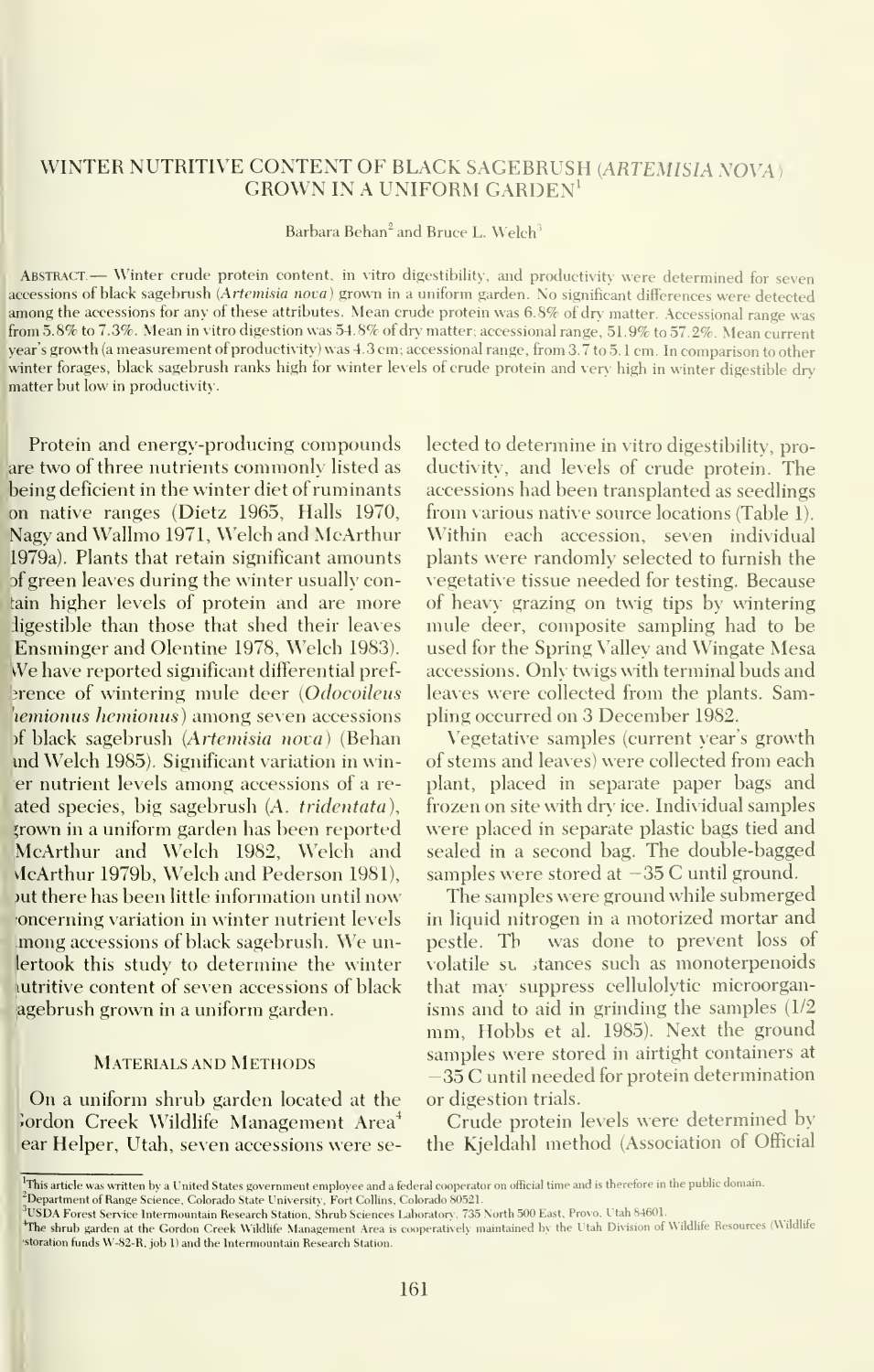| Accession               | Location                                  |  |  |
|-------------------------|-------------------------------------------|--|--|
| Pine Valley Ridge       | Millard, Utah (Desert Experimental Range) |  |  |
| Manti                   | Sanpete, Utah (Manti)                     |  |  |
| <b>Black Mountain</b>   | Sevier, Utah (Salina)                     |  |  |
| <b>Spring Valley</b>    | White Pine, Nev. (Jet. US-93, 6, and 50)  |  |  |
| Dove Creek              | Dolores, Colo. (Dove Creek)               |  |  |
| Wingate Mesa            | San Juan County, Utah (Fry Canyon)        |  |  |
| <b>Fremont Junction</b> | Sevier, Utah (Fremont Jct.)               |  |  |

Table 1. Locations by county, state, and landmark, or town where each of seven accessions of black (Artemisia nova) were collected. igebrush

TABLE 2. Mean winter crude protein, in vitro digestibility, and productivity for seven accessions of black sage-<br>determine current year's growth, an indicator brush (Artemisia nova) grown in a uniform garden.<br>Protein and digestibility data are expressed as percent of of production. Current year's growth was de-Protein and digestibility data are expressed as percent of — 01 production. Current year s-growth was-de-<br>dry matter. Productivity data are expressed in length of — termined - by -measuring - the -annual -leader dry matter. Productivity data are expressed in length of leader growth in centimeters. Means for all measure- length of 15 leaders per plant. Leader lengths ments were found not to be significantly different.

| Accession                  | Crude<br>protein<br>$(\%)$ | Digestibility<br>$(\%)$ | Leader<br>growth<br>(c <sub>m</sub> ) |
|----------------------------|----------------------------|-------------------------|---------------------------------------|
| Spring Valley <sup>1</sup> | 5.8                        | 54.6                    | 3.7                                   |
| Manti                      | 6.5                        | 57.2                    | 4.1                                   |
| <b>Black Mountain</b>      | 6.9                        | 55.9                    | 3.7                                   |
| <b>Fremont</b> Junction    | 6.9                        | 55.6                    | 5.1                                   |
| Dove Creek                 | 7.1                        | 55.6                    | 4.6                                   |
| Wingate Mesa <sup>1</sup>  | 7.2                        | 51.9                    | 3.9                                   |
| <b>Pine Valley Ridge</b>   | 7.3                        | 53.5                    | 4.5                                   |

<sup>1</sup>Samples of the Spring Valley and Wingate Mesa accessions were composited and not included in the analysis of variance

Analytical Chemists 1980). Crude protein data are expressed as a percentage of dry matter. We used the in vitro digestion procedure as outlined by Pearson  $(1970)$ , except 1.0 g of fresh tissue was placed in digestion tubes. Rumen inoculum was collected from a slaughterhouse steer fed a ration of alfalfa hay and corn. Welch et al. (1983) have reported that inoculum source has little effect on the ranking of the digestibility of range forages. Results of the digestion trials are expressed as a percentage of dry matter digested.

Percentage values for the crude protein were transformed (arcsin) before performing a completely random analysis of variance. Percentages for in vitro digestion were in the range that did not require transformation prior to the analysis of variance. For significant F ratios, Student-Newman multiple range test ( $P < 0.05$ ) was used to determine differences among treatment means. Because of the composite sampling, the Spring Valley and Wingate Mesa accessions were not included in the analysis of variance for crude protein and in vitro digestion.

Prior to deer use, the plants were used to were measured to the nearest centimeter from the terminal leaf bud scars to the tip of the current terminal leaves. The leaders were selected at random over the entire crown of the plants. A plant mean was calculated from the 15 measurements. Current year growth data were expressed as centimeters and were statistically analyzed as described for crude protein and in vitro digestion.

#### **RESULTS AND DISCUSSION**

Results of the crude protein determinations are given in Table 2. Mean winter crude protein content for black sagebrush was 6.8%. Accessional range was from 5.8% to 7.3%. The Pine Valley Ridge accession contained the highest amount of crude protein at 7.3%. No significant differences among the accessions were detected.

Our crude protein levels are considerably less than the 11.7% level reported by Sheehy  $(1975)$  and less than the 8.5% reported by the National Academy of Sciences (1964). We are not sure that the latter figure was for the win ter period. Averaging the three studies, black sagebrush winter crude protein conten would be about 9.0% of dry matter. A winte crude protein level of 9.0% ranks high among winter range forages (Table 3).

Winter in vitro digestibility of the sever accessions of black sagebrush is given in Table 3. Mean in vitro digestibility was 54.8% of dr matter digested. Accessional range was fron 51.9% to 57.2%. The Manti accession was the most readily digested at 57.2%. No significan differences were detected among the acces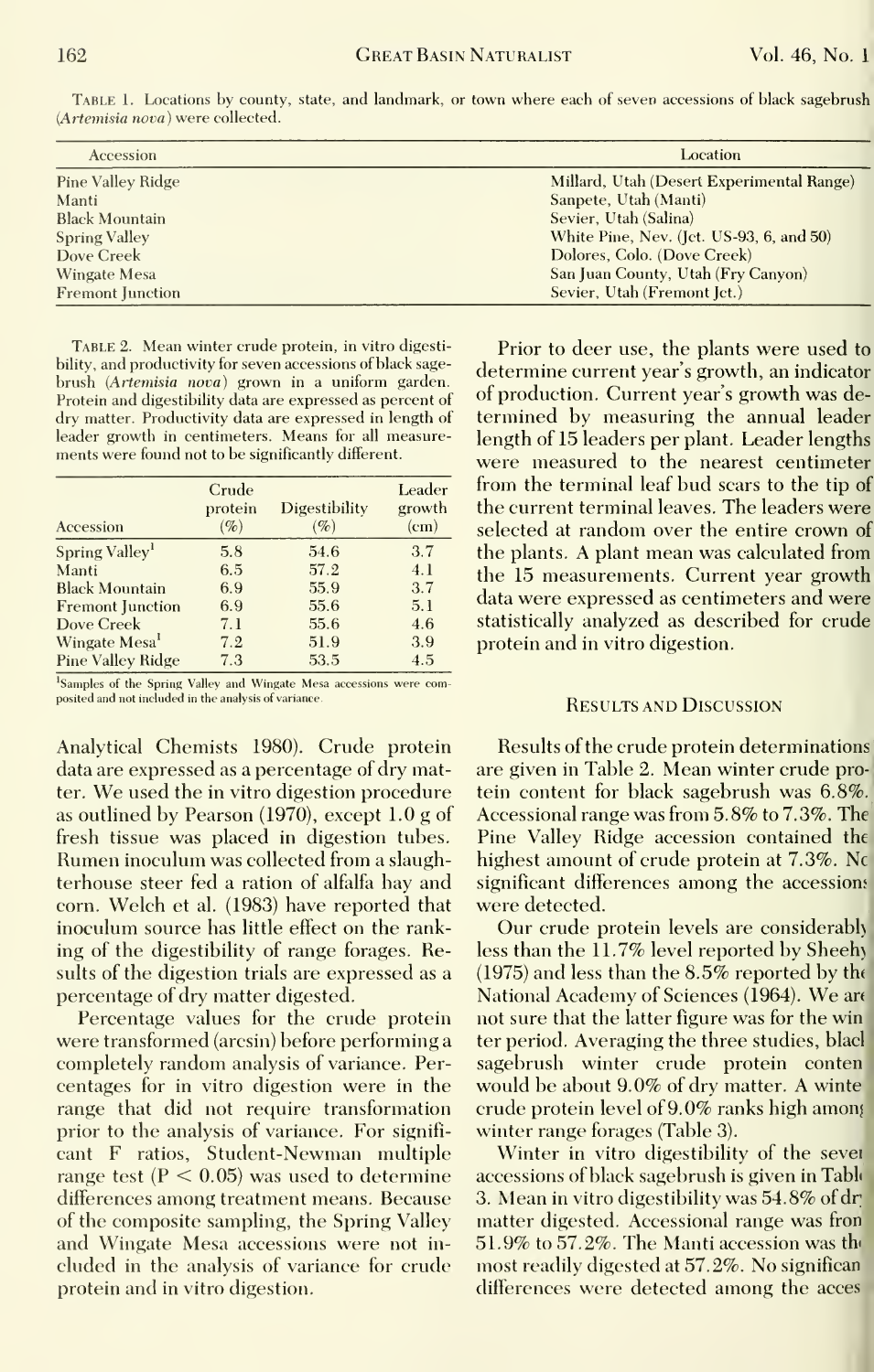TABLE 3. Mean winter crude protein content (percentage of dry matter) of some range plants.

| Plant                       | Crude protein | Range          | Reference                    |
|-----------------------------|---------------|----------------|------------------------------|
| Agropyron desertorum        | 15.0          |                | $19*$                        |
| (green-regrowth)            |               |                |                              |
| Artemisia tridentata        | 11.4          | $(9.9 - 14.2)$ | 1, 2, 3, 4, 6, 8, 12, 16, 19 |
| Cercocarpus ledifolius      | 10.1          | $(9.6 - 10.6)$ | 3, 7                         |
| Atriplex canescens          | 9.6           |                | 11                           |
| Artemisia nova              | 9.0           | $(6.9 - 11.7)$ | 12, 20, 17                   |
| Prunus virginiana           | 8.7           | $(7.6 - 9.9)$  | 3, 5, 10, 15                 |
| Cowania mexicana            | 8.6           | $(8.4 - 8.8)$  | 5, 13                        |
| Purshia glandulosa          | 8.5           | $(8.0 - 9.0)$  | 3, 13                        |
| Juniperus scopulorum        | 8.4           |                |                              |
| Populus tremuloides         | 7.8           | $(6.5 - 9.5)$  | 3, 10, 15                    |
| Chrysothamnus nauseous      | 7.8           | $(5.9 - 7.8)$  | 1, 10                        |
| Cercocarpus montanus        | 7.8           | $(7.2 - 8.4)$  | 1, 5, 8                      |
| Purshia tridentata          | 7.8           | $(6.7 - 9.1)$  | 1, 3, 4, 7, 8, 10, 13        |
| Atriplex confertifolia      | 7.7           |                | 9                            |
| Juniperus osteosperma       | 6.6           | $(5.9 - 7.6)$  | 3, 5, 7                      |
| Chrysothamnus viscidiflorus | 5.9           |                | 19                           |
| Amelanchier alnifolia       | 5.9           | $(5.5-6.2)$    | 3, 10                        |
| Rosa woodsii                | $5.8$         | $(5.4 - 6.1)$  | 15, 18                       |
| Quercus gambelii            | 5.3           | $(5.1 - 5.4)$  | 5, 16                        |
| Fallugia paradoxa           | 4.8           |                | 13                           |
| Amelanchier utahensis       | 4.8           |                | 15                           |
| Agropyron desertorum        | 3.9           |                | 10                           |
| Native grass                | 3.6           |                | 3                            |
| Stipa comata                | 3.5           | $(2.9 - 4.0)$  | 9, 10                        |
| Oryzopsis hymenoides        | 3.0           | $(2.5-3.5)$    | 10, 17                       |

\*Reference:

1. Dietz et al. 1962

 $\overline{2}$ Welch and McArthur 1979b

3. Tueller 1979

4. Bissell et al. 1955

5. Smith 1957

6. Smith 1950

7. Smith 1952

8. Medin and Anderson 1979 (Data converted to dry matter basis)

9. National Academy of Sciences 1975

10. National Academy of Sciences 1958

11. Welch and Monsen 1981 12. Sheehy 1975

13. Welch et al. 1983a

14. Welch and Monsen 1984

15 Dietz 1972

16. Kufeld et al. 1981

17. National Academy of Sciences 1964

18. Welch and Andrus 1977

19. Urness et al. 1983

20. This study

sions. Our mean in vitro digestibility compares favorably with reports by Sheehy (1975) at 53.1% and with Welch et al. (1983b), also at 53.1%. Mean in vitro dry matter digestibility for the three studies is 53.7%. Black sagebrush ranks very high in digestibility among winter range forages (Table 4). Ammann et al. (1973) estimated that dry-matter digestibility of 50% would provide sufficient energy for maintenance.

Mean current year's growth was 4.3 cm, accessional range, 3.7 to 5.1 cm. The Fremont Junction was the most productive at 5.1 cm (Table 2). No significant differences among the accessions were detected. Black sagebrush is not as productive as other winter range forages such as big sagebrush (Artemisia tridentata), antelope bitterbrush (Purshia tridentata), fourwing saltbush (Atriplex canescens), and true mountain mahogany (Cercocarpus montanus) (McArthur and Welch 1982, McArthur et al. 1983). Black sagebrush is adaptable to sites where the more productive species do not grow.

Black sagebrush ranks high in winter levels of crude protein and very high in digestible dry matter in comparison to other forages. Phosphorus content is probably high also (National Academy of Sciences 1964). From a qualitative point of view winter nutrient content of black sagebrush is exceeded only by big sagebrush (Tables 3 and 4; Welch 1983).

Lack of significant differences among the seven accessions for the three characters tested suggests that breeding and selection schemes stressing improvement of these attributes would be fruitless. We have reported earlier that wintering mule deer significantly preferred the Pine Valley Ridge accessions over the other accessions tested (Behan and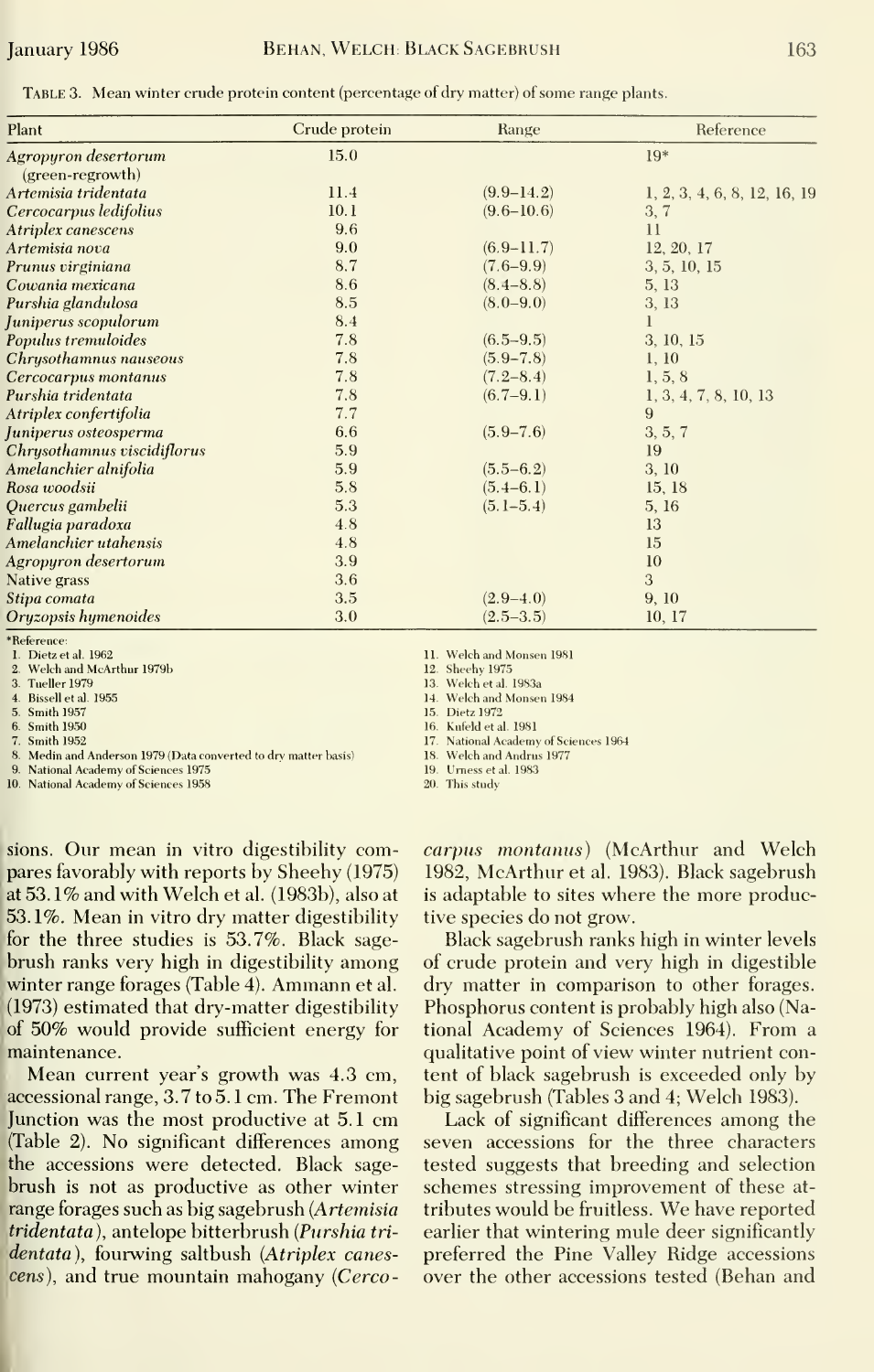TABLE 4. Mean winter in vitro digestion of some range plants. Data are expressed as a percentage of dry matter digested.

|                        | Dry matter |                 |                         |
|------------------------|------------|-----------------|-------------------------|
| Plant                  | digested   | Range           | Reference               |
| Artemisia tridentata   | 57.4       | $(49.9 - 67.0)$ | $2, 3, 4, 5, 6, 7, 10*$ |
| Artemisia spinescens   | 57.0       |                 | 8                       |
| Artemisia nova         | 53.7       | $(53.1 - 54.0)$ | 3, 8, 14                |
| Sporobolus cryptandrus | 53.2       |                 | 8                       |
| Agropyron smithii      | 50.2       |                 | 10                      |
| Oryzopsis hymenoides   | 50.0       | $(45.7 - 54.2)$ | 8, 10                   |
| Cercocarpus ledifolius | 49.1       | $(44.7 - 53.5)$ | 4, 6                    |
| Rosa eglanteria (hips) | 49.1       |                 | 6                       |
| Hilaria jamesii        | 48.2       |                 | 8                       |
| Stipa comata           | 48.1       |                 | 10                      |
| Agropyron spicatum     | 45.5       |                 | 10                      |
| Ceratoides langta      | 44.7       |                 | 8                       |
| Chrysothamnus nauseous | 44.4       |                 | 10                      |
| Atriplex confertifolia | 43.4       |                 | 8                       |
| Amelanchier utahensis  | 41.0       |                 |                         |
| Prunus virginiana      | 38.8       | $(26.3 - 51.3)$ | 1, 11                   |
| Atriplex canescens     | 38.3       |                 | 9                       |
| Cowania mexicana       | 37.6       |                 | 12                      |
| Purshia glandulosa     | 35.8       |                 | 12                      |
| Amelanchier alnifolia  | 34.6       |                 | 10                      |
| Kochia prostrata       | 32.2       |                 | 13                      |
| Fallugia paradoxa      | 29.8       |                 | 12                      |
| Quercus gambelii       | 28.1       |                 | $\overline{2}$          |
| Purshia tridentata     | 25.4       | $(19.8 - 30.0)$ | 4, 6, 10, 12            |
| Cercocarpus montanus   | 24.3       | $(20.0 - 28.5)$ | 4, 6                    |

\*References:

1. Dietz 1972

2. Kufeld et al. 1981

3. Sheehy 1975

4. Urness et al. 1977

5. Wallmo et al. 1977 6. Welch and Pederson 1981

7. Pederson and Welch 1982

Welch 1985). Also, Clary and Beale (1983) noted that pronghorn and domestic sheep both preferred black sagebrush that grows on the Desert Experimental Range in Pine Valley. This is the same kind of black sagebrush as our collection from the Pine Valley Ridge (just north of the Desert Experimental Range). We will be testing the adaptation range of the Pine Valley Ridge accession in preparation for releasing it through the Soil Conservation Service's plant material program as a superior cultivar of black sagebrush for improving winter ranges for domestic sheep. pronghorn, and mule deer.

#### **LITERATURE CITED**

- AMMANN, A. P., R. L. COWAN, C. L. MOTHERSHEAD, AND B. R. BAUMGARDT. 1973. Dry matter and energy intake relation to digestibility in white-tailed deer. J. Wildl. Manage. 37:195-201.
- ASSOCIATION OF OFFICIAL ANALYTICAL CHEMISTS. 1980. Official methods of analysis. W. Horwitz, ed., 13th Ed. Assoc. Off. Anal. Chem., Washington, D.C.

8. Welch et al. 1983b

9. Welch and Monsen 1984

10. Ward 1971

11. Uresk et al. 1975

12. Welch et al. 1983a 13. Welch and Davis 1984

- 14. This study
- BEHAN, B., AND B. L. WELCH. 1985. Black sagebrush: mule deer winter preference and monoterpenoid content. J. Range Manage. 38:276-277.
- BISSELL, H. D., B. HARRIS, H. STRONG, AND F. JAMES. 1955. Digestibility of certain natural and artificial foods eaten by deer in California. California Fish and Game 41:57-78.
- CLARY, W. P., AND D. M. BEALE. 1983. Pronghorn reactions to winter sheep grazing, plant communities, and topography in the Great Basin. J. Range Manage. 36:749-752.
- DIETZ, D. R. 1965. Deer nutrition research in range management. Trans. North Amer. Wildl. and Nat. Resour. Conf. 30:274-285.
- .. 1972. Nutritive value of shrubs. Pages 289-302 in C. M. McKell, J. P. Blaisdell, and J. R. Goodin, eds., Wildland shrubs-their biology and utilization. USDA For. Serv. Gen. Tech. Rep. INT-1. Intermountain Forest and Range Exp. Sta., Ogden. Utah.
- DIETZ, D. R., R H UDALL, AND L. E. YEAGER. 1962 Chemical composition and digestibility by mult deer of selected forage species, Cache La Poudro Range, Colorado. Colorado Game and Fish Dep Tech. Publ. 14. 89 pp.